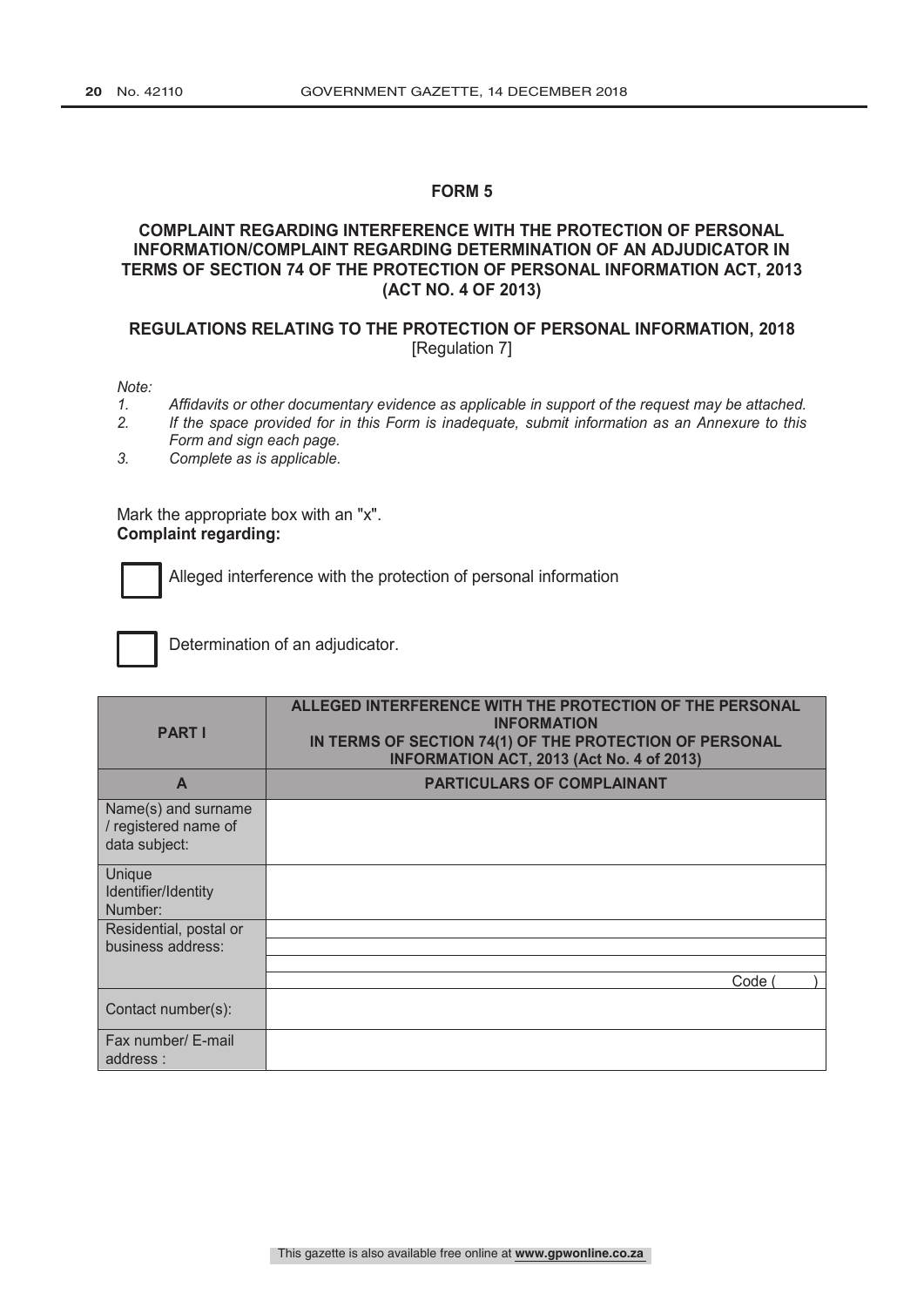| B                                                                | PARTICULARS OF RESPONSIBLE PARTY INTERFERING WITH PERSONAL<br><b>INFORMATION</b>                                                                                |
|------------------------------------------------------------------|-----------------------------------------------------------------------------------------------------------------------------------------------------------------|
| Name(s) and surname/<br>Registered name of<br>responsible party: |                                                                                                                                                                 |
| Residential, postal or<br>business address:                      | Code (                                                                                                                                                          |
| Contact number(s):                                               |                                                                                                                                                                 |
| Fax number/ E-mail<br>address:                                   |                                                                                                                                                                 |
| $\mathbf C$                                                      | REASONS FOR COMPLAINT (Please provide detailed reasons for the complaint)                                                                                       |
|                                                                  |                                                                                                                                                                 |
|                                                                  |                                                                                                                                                                 |
|                                                                  |                                                                                                                                                                 |
|                                                                  |                                                                                                                                                                 |
|                                                                  |                                                                                                                                                                 |
| <b>PART II</b>                                                   | <b>COMPLAINT REGARDING DETERMINATION OF ADJUDICATOR</b><br>IN TERMS OF SECTION 74(2) OF THE PROTECTION OF PERSONAL<br>INFORMATION ACT, 2013 (ACT NO. 4 OF 2013) |
| A                                                                | <b>PARTICULARS OF COMPLAINANT</b>                                                                                                                               |
| Name(s) and surname/<br>registered name of<br>data subject:      |                                                                                                                                                                 |
| Unique Identifier/<br><b>Identity Number:</b>                    |                                                                                                                                                                 |
| Residential, postal or<br>business address:                      |                                                                                                                                                                 |
|                                                                  | Code                                                                                                                                                            |
| Contact number(s):                                               |                                                                                                                                                                 |
| Fax number/ E-mail<br>address:                                   |                                                                                                                                                                 |
| $\mathbf B$                                                      | PARTICULARS OF ADJUDICATOR AND RESPONSIBLE PARTY                                                                                                                |
| Name(s) and surname<br>of adjudicator:                           |                                                                                                                                                                 |